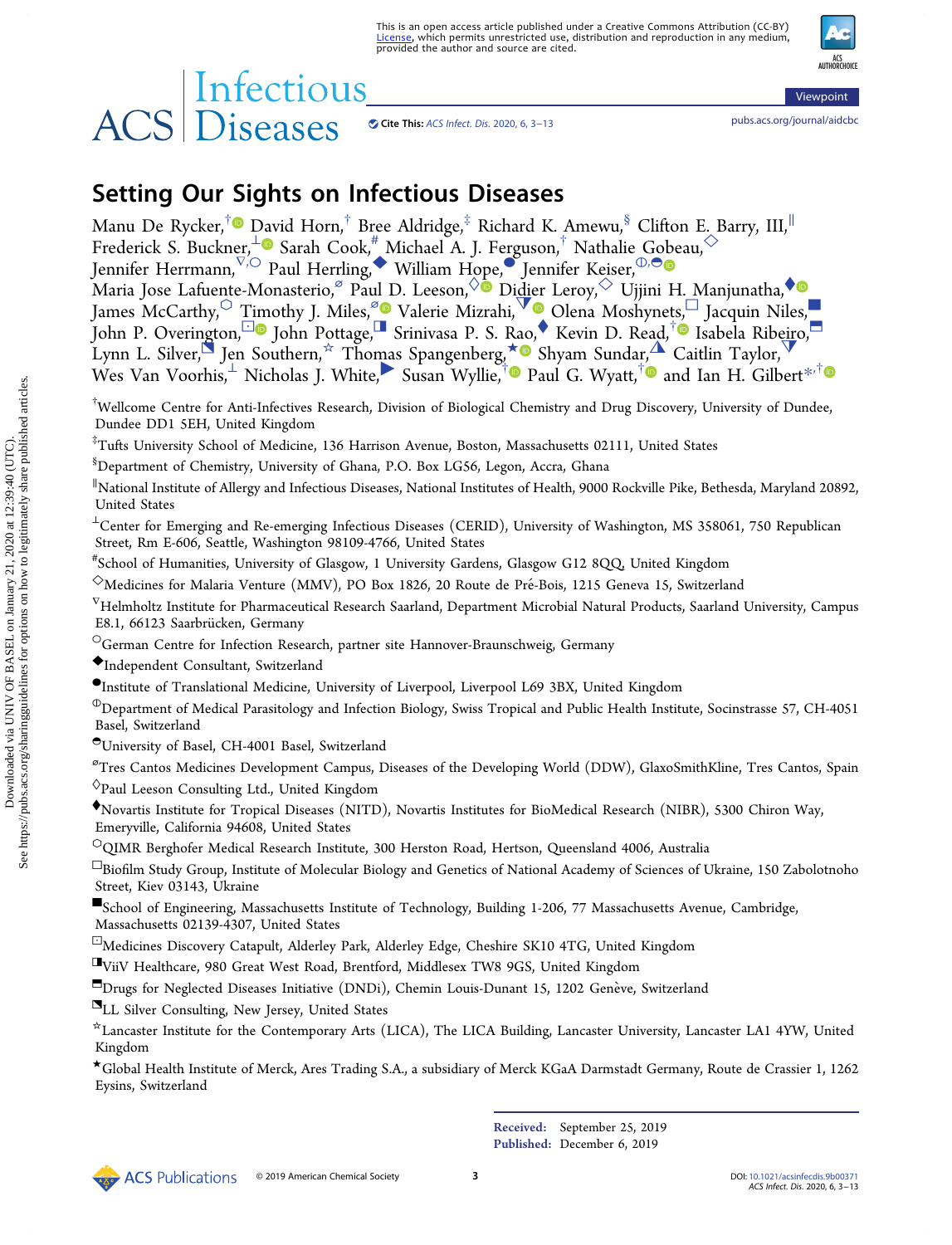<span id="page-1-0"></span>◮Department of Medicine, Institute of Medical Sciences, Banaras Hindu University, Varanasi 221005, India

<sup>⧩</sup>SAMRC/NHLS/UCT Molecular Mycobacteriology Research Unit, Institute of Infectious Disease and Molecular Medicine and Wellcome Centre for Infectious Disease Research in Africa, University of Cape Town, Observatory, Cape Town 7925, South Africa

▶Mahidol Oxford Tropical Medicine Research Unit, Faculty of Tropical Medicine, Mahidol University, 3/F, 60th Anniversary Chalermprakiat Building, 420/6 Rajvithi Road, Bangkok 10400, Thailand

ABSTRACT: In May 2019, the Wellcome Centre for Anti-Infectives Research (WCAIR) at the University of Dundee, UK, held an international conference with the aim of discussing some key questions around discovering new medicines for infectious diseases and a particular focus on diseases affecting Low and Middle Income Countries. There is an urgent need for new drugs to treat most infectious diseases. We were keen to see if there were lessons that we could learn across different disease areas and between the preclinical and clinical phases with the aim of exploring how we can improve and speed up the drug discovery, translational, and clinical development processes. We started with an introductory session on the current situation and then worked backward from clinical development to combination therapy, pharmacokinetic/pharmacodynamic (PK/PD) studies, drug discovery pathways, and new starting points and targets. This Viewpoint aims to capture some of the learnings.

 $\prod$  he general introductory session gave the background to the diseases and the problems involved, $\frac{1}{2}$  which was started by Nicholas White. There is a very serious inequity in health care Nicholas White. There is a very serious inequity in health care across the world. Child mortality across the world is inversely correlated to health spending per capita. Infectious diseases are still a major cause of mortality and morbidity and, globally, are the second leading cause of death; respiratory and diarrheal diseases as the major contributors, followed by tuberculosis and HIV. Treatments for many of these diseases are far from satisfactory, with many drugs currently in use dating from early in the 20th century, being essentially poisons; for example, arsenic used to treat sleeping sickness and antimonials, for leishmaniasis. Successes have been seen in some areas, a primary example being HIV-AIDS, which used to be a "death sentence". There are now effective treatments that have been made available to ∼60% of those infected with HIV, greatly extending life expectancy. However, many infected individuals are unaware of their status, meaning that many infected people continue to spread the disease. In other cases, the situation is static (tuberculosis) or worsening (malaria); although distribution of insecticide treated bed nets and the use of artemisinin-based antimalarials are thought to have saved 6.8 million lives, case numbers globally are currently increasing again. For some diseases, such as hepatitis B and hepatitis C, which affect huge numbers of people, there are drugs available, but they are outside the budget of most patients and health care providers. Bacterial infections remain a huge problem, which is exacerbated by the rise of antimicrobial resistance (AMR), which has a massive negative effect on global health and the economy. AMR needs to be approached on multiple levels. What used to be considered "last resort" antibiotics are widely used in pigs and chickens, for example, so better stewardship is required. The economic model for antibacterial drug discovery is broken and needs to be changed to encourage the pharmaceutical industry to invest in the development of new treatments. Newly emerging diseases, such as SARS, "bird flu" (H5N1 with mortality rates of approximately 50%), MERS, and Ebola, and these types of outbreaks, potentially with increased transmissibility, remain major threats.

There are relatively few "players" in the discovery of new drugs for neglected diseases, as discussed by Paul Herrling. These include some PDPs (Product Development Partnerships) and NGOs (Non-Governmental Organizations) such as Medicines for Malaria Venture (MMV), Drugs for Neglected Diseases initiative (DNDi), and the TB Alliance. There are

several University-Academic groups and several pharmaceutical companies that have institutes dedicated to global health and have drug discovery programs, and other pharmaceutical companies are giving significant resources. The Wellcome Trust, the Bill and Melinda Gates Foundation, and the NIH also make substantial contributions to Research and Development. However, the combined resources from the public, charitable, and private sectors, amounting to around \$1 billion annually (for NTDs, malaria, and TB), pale in comparison with funds allocated to the development of drugs for the developed world conditions (annual BioPharma R&D spending is around \$160 billion) and do not satisfy the clinical need.

With increased investment in drug discovery for neglected diseases has come a better understanding of the respective drug discovery paths. For dengue for example, it has become clear that target-based approaches are very challenging, while phenotypic screening has been more successful. In TB (and many other diseases), the need for pathophysiologically relevant in vitro assays to ensure correlation between in vitro and in vivo (animal models) models and patients has been shown to be critical. For instance, routine addition of glycerol to in vitro anti-TB screens to increase growth rates yielded several false positive hits, due to the nonphysiological interplay between glycerol metabolism and the inhibitors.<sup>[2](#page-8-0)</sup> In the case of malaria, phenotypic screening against parasites in human red blood cells appears to be physiologically relevant as several compounds discovered in this assay are now in clinical development; however, assays looking at different life stages (blood stage forms, liver schizonts, gametocytes, hypnozoites) are required to understand fully the clinical potential of new inhibitors. Subsequent identification of the molecular targets for some of these malaria compounds has further increased the opportunities to find compounds with suitable properties for clinical development.

In addition to the drug discovery and development process, the search for new medicines for neglected diseases should also take into account the environmental, cultural, and social environment of those affected by these diseases and their access to healthcare. Finally, the main goal of this research is new medicines not publications. Publications are important but should not be allowed to drive the agenda.

By way of example of the challenges in neglected disease clinical trials, Shyam Sundar gave an overview of ongoing work on clinical trials for visceral leishmaniasis. This disease, fatal if left untreated, predominantly affects people living in India, East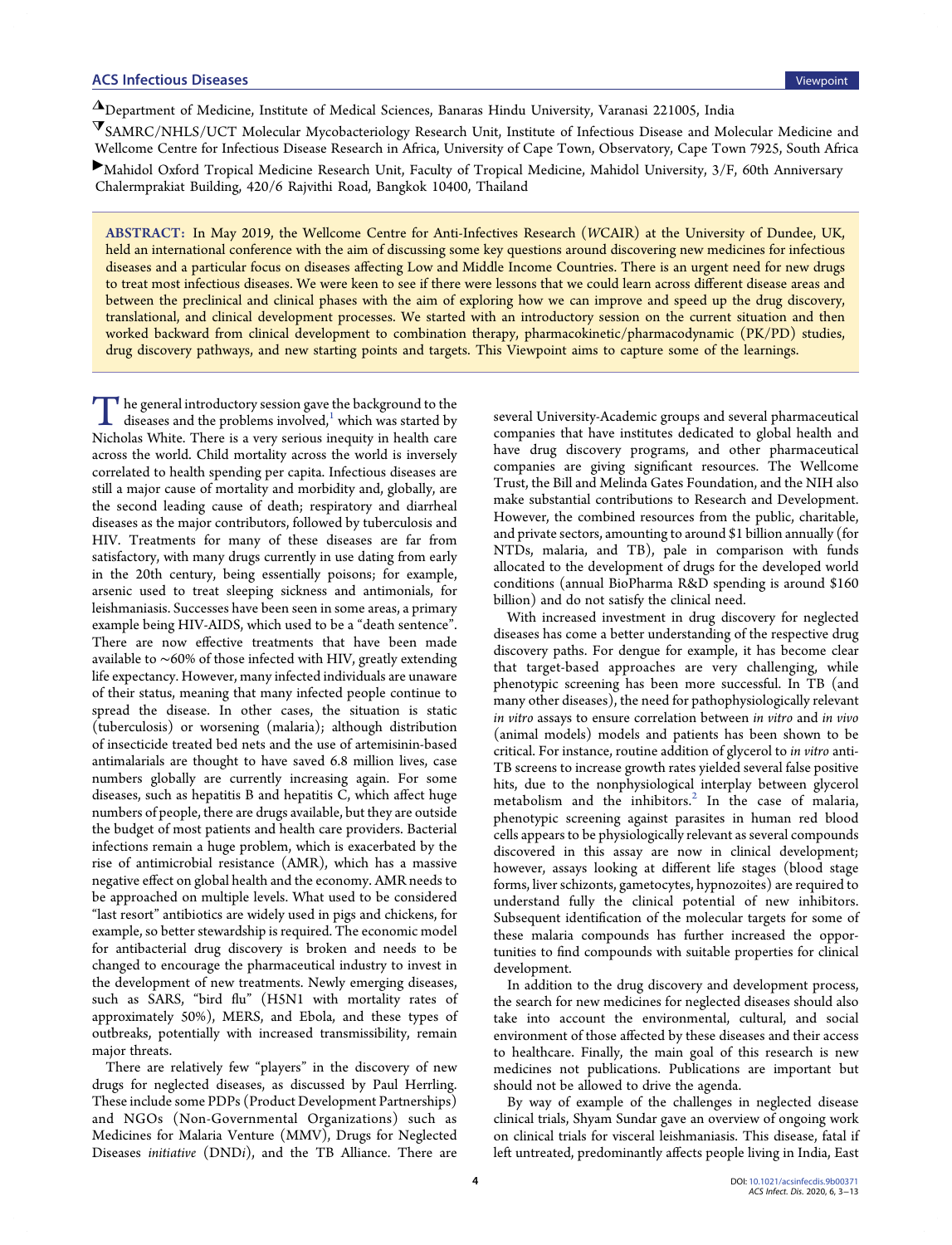# ACS Infectious Diseases Viewpoint

Africa, and South America but is also endemic in several European countries. A number of drugs are available, including antimonials, amphotericin B, miltefosine, and paromomycin. However, antimony is highly toxic, as is amphotericin B, unless in the liposomal formulation, which is very expensive, and miltefosine requires a 28-day treatment course and is teratogenic. Trials of combination treatments using existing drugs are underway, but there are significant differences in the efficacy of these therapies from one region to another. Particular challenges in eliminating visceral leishmaniasis include post kalaazar dermal leishmaniasis, which can occur after the initial infection has been treated, constituting a transmission reservoir; these patients often reject the relatively toxic treatment options. In addition, HIV−visceral leishmaniasis coinfection is mutually reinforcing, difficult to treat, and common in some areas. The long-term aim is to develop new drugs and new combinations for visceral leishmaniasis.

At the conference, we also wanted to highlight the importance of public engagement and increasing awareness of neglected tropical diseases. Toward that end, artist Jen Southern described a public engagement and contemporary art project, Para-Site-Seeing, created in collaboration with Rod Dillon (entomologist/ microbiologist studying sandfly transmission of Leishmania in Brazil<sup>3</sup>) realized as part of both Scotland's NEoN Digital Arts Festival [[www.northeastofnorth.com](http://www.northeastofnorth.com)] and the LifeSpace Science Art Research gallery program [[lifespace.dundee.ac.uk\]](lifespace.dundee.ac.uk). The multispecies relationships of Leishmania can be understood on both microscopic and global scales, and the project cites Leishmania research within geographical, cultural, and social histories. It communicates to audiences, in an engaging and accessible way, the journey of Leishmania, all told from the perspective of the parasite through a series of fictional travel blogs shared on social media (using Twitter, Instagram, and YouTube). Visitors to both the gallery and the online [para-site](http://para-site-seeing.org)[seeing.org](http://para-site-seeing.org) Web site can follow the story of the parasite in photographs, poetry, video, and installations, in the gut of the sandfly, across the world, across the lab, and in its relationship with the drugs being developed to eliminate it.

# CLINICAL DEVELOPMENT AND CONNECTIVITY TO THE PRECLINICAL SITUATION

Clinical development of candidate drugs takes a long time, costs a lot of money, and has a high attrition rate. Advances that can speed up the clinical trials process and provide increased understanding, such as why drugs work or fail, will be invaluable for infectious diseases, particularly where the patient populations are in areas with limited facilities for conducting clinical trials. The regulatory agencies (Food and Drug Administration [FDA] and European Medicines Agency [EMA]) are viewed as highly amenable and progressive in their thinking but consultation should begin very early on in the process. However, innovation is sorely needed to improve the economic model and to indicate direct clinical benefits.

Clifton Barry described work on tuberculosis (TB). TB continues to be a major problem worldwide with: at least 1.5 million deaths per year; a huge proportion of the world population latently infected; rapidly rising levels of drug resistant TB; long and complex treatment regimens. Current treatments typically require 6 months of therapy. The disease is further complicated by the presence of intracellular and extracellular bacteria, some in aerobic conditions and some in anaerobic environments. There are also bacteria found in caseous granulomas, where many drugs cannot penetrate. Further,

there are also slow growing forms ("persisters") that are less susceptible to drugs. The complexity of human disease means that it is challenging to find an animal model that is predictive of human disease. Indeed, several expensive clinical trials have failed in the past.

Recently, the marmoset (Callithrix jacchus) has been used as a model, which is naturally infected with TB and more closely replicates human disease as well as treatment outcomes. Using linezolid, for example, TB lesions have been monitored by PET/ CT (positron emission tomography/computed tomography) scanning in this model. This shows that the disease is very dynamic. From this, it is possible to see that treatment does not, and may not need to, give rise to complete resolution of lesions, but it pushes the equilibrium to a level where the immune system can re-establish control. This model for understanding disease progression has now been extended to human clinical studies. The imaging studies give a much clearer understanding of disease progression than measuring the numbers of bacteria in sputum, for example. Imaging allows one to study the effects of new treatments on individual lesions. This offers the possibility of having a major impact on phase 2 clinical studies.

James McCarthy presented the many benefits of malaria Volunteer Infection Studies (VIS). In this human challenge model, healthy volunteers are injected with Plasmodium-infected erythrocytes, resulting in a well standardized course of parasitaemia with little or no illness. Volunteers are treated with experimental drugs on day 8 with the collection of both pharmacokinetic data and pharmacodynamic data (parasitemia levels derived using PCR). This model allows early pharmacokinetic/pharmacodynamic (PK/PD) characterization of new drugs and is ideally suited to investigate new drug combinations. As such, VIS are a game changer for malaria clinical development.

In the case of Chagas' disease, the current burden of infection is primarily the chronic, indeterminate stage. This occurs after the initial acute infection. The infected subject experiences little or no clinical symptoms, and the parasites are difficult to detect in the blood but persist in various tissues. The disease is endemic in the Americas but is also found in Spain and several countries in Europe, primarily due to population flows. Isabela Ribeiro described a number of clinical trials using benznidazole, nifurtimox, and the CYP51 inhibitors posaconazole and fosravuconazole. On the basis of trial data generated in the 1990s, benznidazole was recently (2017) approved by the FDA for use in children aged 2 to 12 years with a 60-day dosing regimen. A more recent trial with benznidazole (BENDITA: NCT03378661) suggests that a shorter regimen of benznidazole may retain efficacy, while significantly reducing adverse side effects that currently lead to frequent treatment discontinuation. Trials assessing the CYP51 inhibitors all failed to show sustained parasite clearance.<sup>[4,5](#page-8-0)</sup> More encouragingly, a recent trial testing the sleeping sickness drug fexinidazole (DNDi-CH-FEXI-001: NCT02498782) showed high sustained parasite clearance rates but also unexpected toxicity. A follow-up trial with lower doses is now ongoing in Chagas' disease patients (FEXI12: NCT03587766). Assessment of parasite clearance in clinical trials typically involves multiple PCR samplings to detect parasite DNA in blood; however, parasite densities in blood are typically very low, and negative PCR results do not equate to cure. This presents particular challenges in the chronic stage, where reservoirs of parasites may persist in inaccessible tissues and cardiac involvement may be present prior to therapy. To increase the sensitivity of the PCR method, multiple samples are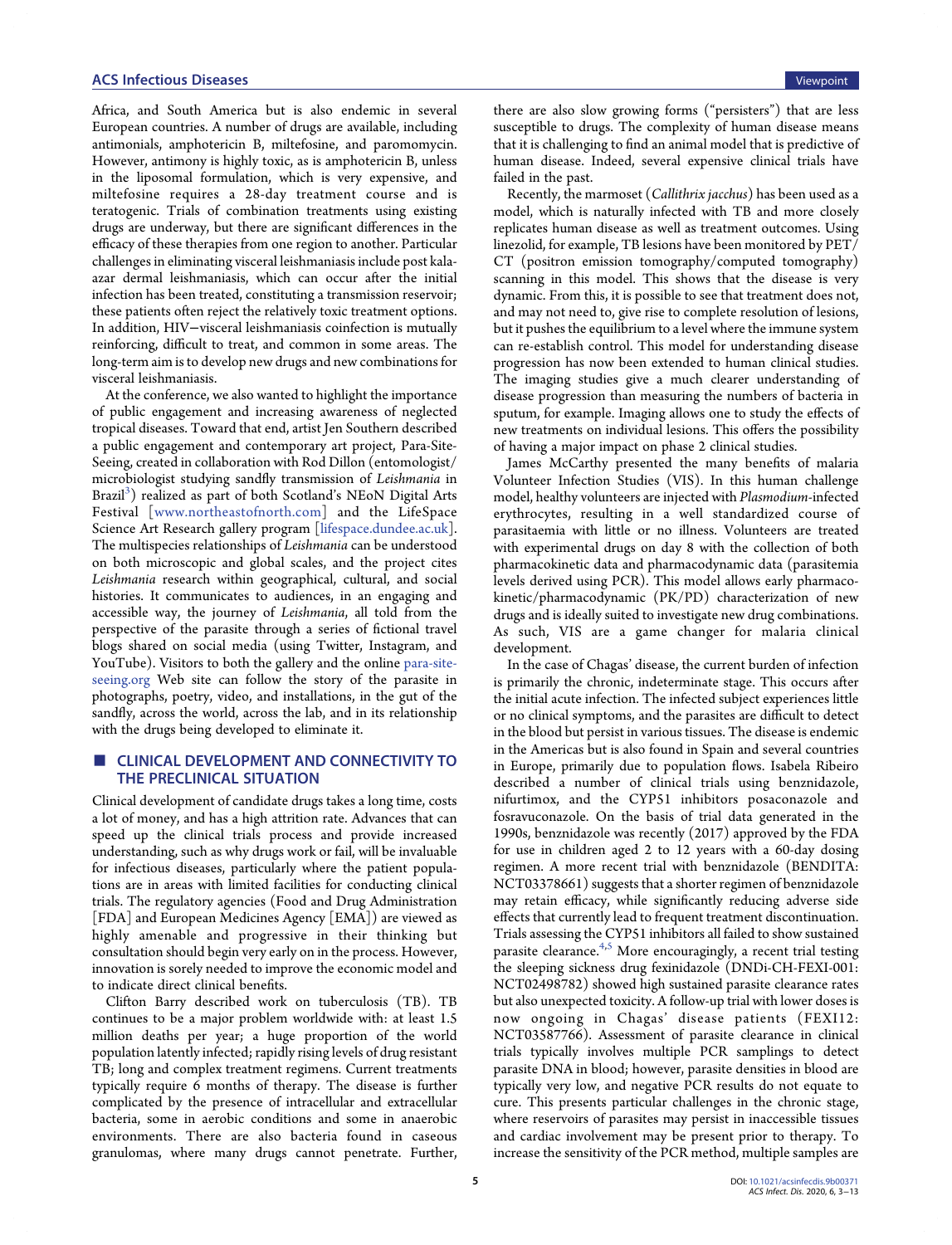tested at multiple time points, but the lack of a simpler, more robust measure of cure remains a key issue to date. In the case of Chagas', on one hand, we need shorter trials, but on the other, long-term follow-up may be needed for the qualification of markers and the correlation to clinical impact.

William Hope described aspects of clinical development of antibacterials. Late-stage clinical trials for antibacterials are currently too costly, and biomarkers are often poorly predictive of clinical benefit. Antibacterial stewardship will be particularly important to reduce the widespread and profligate use of valuable drugs that could otherwise have an extended lifespan. New antibacterial drugs need to be novel and address an unmet clinical need. Carefully planned clinical trials to demonstrate efficacy and safety are a critical part of the drug discovery process. Randomized clinical trials are the typical way to proceed; however, patient recruitment is very difficult, particularly MDR/XDR patients, at least in high income countries. A noninferiority study relative to the standard of care is usually the starting point. As a consequence, relatively prevalent complicated urinary tract infections are usually used for the initial studies. Other types of infection can be more challenging, because many of these patients are very sick, already having been exposed to antibiotics and may have very different PK and PD relative to healthy volunteers.

# **COMBINATION THERAPY: CLINICAL AND** PRECLINICAL SELECTION

For many infectious diseases, combination therapy is used or is being considered. This can be for a variety of reasons: to reduce the risk of resistance; to increase the efficacy through synergy or additive action; to tackle pathogens in multiple states and/or locations within the body; to broaden the spectrum of activity; to potentially reduce toxicity through reduced dosing. The selection of combinations can be very challenging, however, and potential drug−drug interactions must also be considered.

Didier Leroy described how combination therapies are now standard for malaria treatment, but many currently accessible combinations contain artemisinin, meaning that artemisinin failure would have a major detrimental impact on multiple therapies. As noted above, VIS may facilitate the relatively rapid testing of a number of new drug combinations against malaria. The humanized mouse model of malaria, involving SCID mice transfused with human red blood cells (Plasmodium falciparum does not infect mouse red blood cells), allows for testing of even greater numbers of combinations, which may be prioritized for testing based on in silico predictions. Between March 2017 and April 2019, 23 combinations have been studied for PK/PD relationships by the team of Dr. Inigo Angulo-Barturen (CEO of the Art of Discovery in Bilbao), who pioneered the industrialized HuSCID mouse model for malaria. This approach is successfully revealing examples of both antagonism and synergy. Notably, dosing is typically applied at levels that yield recrudescence within 60 days such that drug efficacy can be compared in a quantitative manner.

Checkerboard or isobologram analyses are typically used to assess drug−drug interactions in vitro and their synergistic or antagonistic impacts on pathogen viability. Bree Aldridge described that there are now new, more efficient sampling and scoring methods that allow assessment of higher-order combinations, specifically applied to the TB assay, such as DiaMOND (diagonal measurement of n-way drug interactions)[.6](#page-8-0) These assays are now being applied to TB cultures in stress conditions rather than in "rich media" in the hope that the

outputs will be more readily translated to in vivo efficacy. As noted above, however, TB tissue distribution, persisters, and dosing regimen and time frame are all factors that must be considered during the progression of potential combinations.

John Pottage discussed combination treatment in HIV infection. There are currently 1.8 million new cases of HIV infection per year. Since therapy is life-long, toxicity can be cumulative, so a key goal is to reduce dosing and long-term exposure. For HIV, approximately 40 medicines have emerged during a total of 38 years of the epidemic, but a cure has been documented for only two individuals following bone marrow transplant; latent reservoirs remain a major challenge. Combinations of nucleoside analogues, protease inhibitors, and integrase inhibitors are highly effective, but the GEMINI trials (NCT00105079) indicated that two-drug combinations can be equally effective compared to three-drug combinations. The question here is whether two-drug combinations will provide sufficient mitigation against the emergence of resistance over a long period of time. Notably, clinicians favor a daily oral formulation, whereas many patients favor a monthly parenteral administration. This has led to the introduction of several long acting parenteral antiretroviral agents into clinical development.

Olena Moshynets reported on the combination of a macrolide and colistin for treatment of carbapenem-resistant infections due to Klebsiella pneumoniae. The rationale for this study was that azithromycin is good at preventing biofilm formation in K. pneumoniae and increases the effectiveness of colistin. Biofilm formation by bacterial opportunists during an infection process reduces antibiotic effectiveness.<sup>[7](#page-9-0)</sup> Colistin is a toxic antibiotic, with relatively low efficacy, which requires very high levels of dosing. It is often dosed with other antibiotics. Some early clinical data were presented. Specifically, a combined antibacterial therapy including azithromycin, colistin, and tienam was applied in two cases of severe sepsis associated with bad prognosis caused by carbapenem-resistant K. pneumonia. The infection was completely eradicated in both cases. The experimental treatment was performed by Head of the Department of Surgical Treatment of Infective Endocarditis of Amosov National Institute of Cardiovascular Surgery, A. Krykunov (Moshynets and Krykunov, manuscript in preparation).

Maria Jose Lafuente reported on combination studies using Plasmodium falciparum. The tools available include in vitro isobolograms, in vitro PRR (parasite reduction ratio) assay, and the in vivo humanized mouse model. The time to recrudescence is used as the main PD end point, looking for an increase in time to recrudescence longer than that of each of the individual components.

# ■ PK/PD STUDIES AND ANIMAL MODELS

Animal models of infection can be highly valuable in optimizing PK/PD before progressing into the clinic. However, it is critical that the animal models developed should be representative of human disease.

There were two talks on cryptosporidiosis from Wes van Voorhis and Ujjini Manjunatha. The GEMS study<sup>8</sup> highlighted cryptosporidiosis as the second most common cause of diarrhea in children and of death in toddlers, and the MAL-ED study<sup>[9](#page-9-0)</sup> highlighted the link to stunting and malnutrition. The only FDAapproved drug for cryptosporidiosis is nitazoxanide, but this drug provides only a 34% improvement over a placebo and is unsuitable for HIV-infected individuals or for children under 1 year old. The current Target Product Profile indicates the need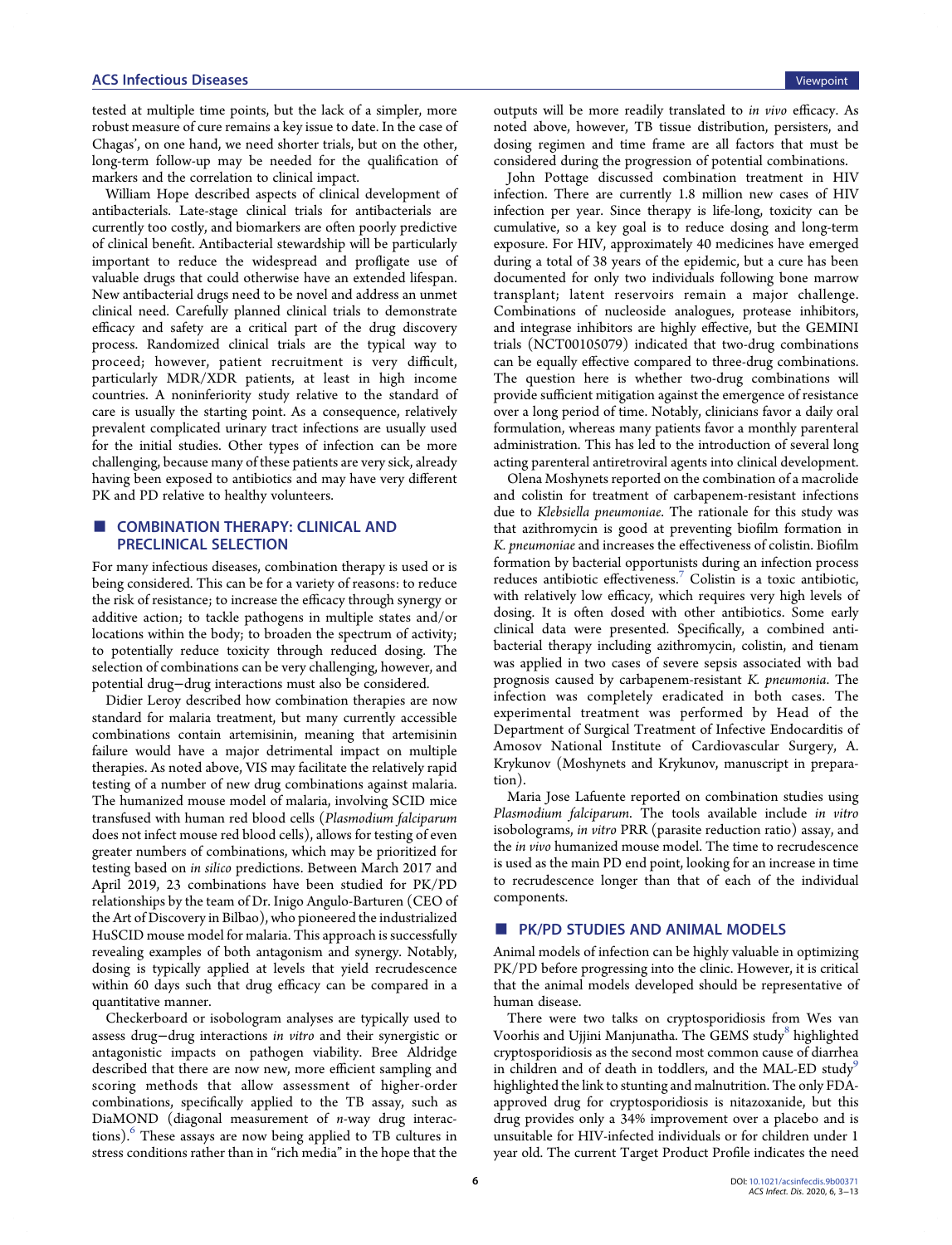for a therapy that is suitable for babies of less than 6 months, safe for presumptive disease (given the difficulties with current point-of-care diagnosis), inexpensive, and available in a liquid and stable formulation. A treatment for cattle is also desirable.

Mice (Cryptosporidium parvum), calf (C. parvum), and piglet (C. hominis) models of cryptosporidiosis are used preclinically. Two compound series were described: a series of bumped kinase inhibitors (BKIs) being developed by the University of Washington<sup>10−[12](#page-9-0)</sup> and PI(4)K inhibitors being developed by Novartis.<sup>[13](#page-9-0)</sup> For both of these series, efficacy in mouse models of infection is not dependent on plasma levels of compounds. In the case of the BKIs, gastrointestinal (GI) epithelial cell concentrations in the terminal ileum and cecum, where cryptosporidium predominately replicates, can be used to predict in vivo efficacy. BKI GI ileocecal epithelial concentrations can be modeled by GastroPlus, and these modeled levels have been confirmed in mice during a time course after administering BKIs and harvesting organs for tissue levels postmortem.[14](#page-9-0) Interestingly, efflux by Pgps (P-glycoprotein efflux pumps) appears to reduce efficacy.<sup>[15](#page-9-0)</sup> BKIs that are effective in mice have been shown to dramatically reduce diarrhea and parasite excretion in both cal $f^{16,17}$  $f^{16,17}$  $f^{16,17}$  and piglet models<sup>[18](#page-9-0)</sup> of established Cryptosporidium infection.

The Cryptosporidium  $PI(4)K$  inhibitors were identified from a phenotypic screen of a focused new chemical library, and  $CpPI(4)K$  has been validated as a promising molecular target in both immunocompromised mouse and neonatal calf models.<sup>1</sup> The lead candidate displays low clearance and medium to low oral bioavailability across a range of species. Mass spectrometry imaging (MS-Imaging) is a label-free technique used to visualize the spatial distribution of compounds by their molecular masses. MS imaging in mice showed that the compound is localized in the gastrointestinal tract. Intravenous dosing of the compound is not efficacious, unlike the case of oral delivery, despite similar systemic exposure, indicating that systemic exposure alone is not sufficient for efficacy.

Soft drugs (SD) are commonly used to limit systemic exposure, thereby enhancing the therapeutic margin. An oral soft-drug approach, where systemic exposure was limited through fast metabolism after absorption, demonstrated that GI exposure is necessary and sufficient for efficacy in the immunocompromised mouse model (Manjunatha et al. unpublished results). As an alternative to the soft-drug approach, compounds with the right balance of properties (permeability, solubility) can be developed with limited systemic exposure, while retaining sufficient permeability to access parasites.

In patients, watery diarrheal symptoms and shorter GI transit time may reduce efficacy; thus, efficacy in the more clinically relevant calf model and in the controlled human infection model is important. For the soft-drug approach, it will be important to consider the therapeutic window in the target patient populations: diarrheal patients under 2 years; children with severe acute malnutrition (SAM); immunocompromised children due to HIV infection or malnutrition with reduced metabolic capacity, who are likely to have reduced metabolic activity.

PK/PD for cryptosporidiosis (at least in the mouse, calf, and piglet models of disease) is driven by gastrointestinal tract distribution rather than systemic distribution, given that the GI tract may be the sole relevant niche for the parasite for diarrhea and GI tract dysfunction, such as environmental enteric dysfunction and subsequent malnutrition and stunting. Though

the primary site of Cryptosporidium infection is epithelial cells in the small intestine, infections outside the GI tract have been reported in humans,<sup>[19](#page-9-0)</sup> mainly in chronic immunocompromised HIV-positive cryptosporidiosis patients. However, such reports in children are sparse, and it remains to be seen how relevant a recently reported Cryptosporidium respiratory infection is to intestinal cryptosporidiosis, diarrhea, and a possible persistence in the  $GI<sup>19</sup>$  $GI<sup>19</sup>$  $GI<sup>19</sup>$ 

For malaria, where many compounds are in the drug discovery pipeline, valid PK/PD models are essential to prioritize compounds for development. Nathalie Gobeau described how the models are established first on the basis of efficacy and PK data from the humanized SCID mouse model, and then together with the predicted human PK, predicted human doses are calculated. Compounds with the lowest predicted dose are prioritized for testing in the above-mentioned human challenge trials, which allows further tuning of the PK/PD model. It is critically important in malaria therapy to predict appropriate combination partners, and both PK and PD interaction models are used to rank potential combinations. The top combinations are then tested once again in the VIS model (see above).

In liver stage malaria (pre-erythrocytic development), Thomas Spangenberg reported that the activity on the Plasmodium berghei infected liver cell spheroids of a clinical compound could be correlated with the corresponding in vivo efficacy mouse model by comparing  $IC_{99}$  (in vitro) and average systemic concentration  $(in vivo)$  values.

The cryptosporidiosis case clearly shows that systemic blood exposure is not always the relevant PK parameter and that drug exposure for the infectious organism will depend on the location of the organism in the human host. Thomas Spangenberg discussed PK/PD models in schistosomiasis. Schistosoma mansoni worms live in the mesenteric veins, and systemic plasma exposure of praziquantel in the S. mansoni mouse model is not predictive of efficacy. However, estimated portal vein drug concentrations do predict the efficacy of praziquantel, indicating that exposure prior to the first pass metabolism in the liver is critical. This was supported through the use of a cytochrome P450 metabolism inducer, which resulted in much lower systemic exposure but no reduction in efficacy of praziquantel.<sup>21</sup>

In some pathogens, compound access can be restricted, compounds effluxed or metabolized, affecting compound exposure within the pathogen. Understanding this is of key importance to understand PK studies. Caitlin Taylor outlined an approach using Mycobacterium tuberculosis spheroplasts that lack a mycomembrane and peptidoglycan. The concept is to identify potentially promising inhibitory compounds that are not normally taken up. In turn, this knowledge will inform current efforts to understand drug transport and uptake in mycobacteria with the aim of facilitating the development of more general strategies for anti-TB drug delivery. Since small changes in the structure of a compound can have a significant impact on activity, her work exploits click chemistry using azide-derivatized compounds developed by a collaborator (Dr. Mark Blaskovich, University of Queensland) to establish intracellular localization within the (myco)bacterial cell.

### ■ DRUG DISCOVERY PATHWAYS

In this session, Manu De Rycker discussed drug discovery pathways for kinetoplastid infections, Jennifer Keiser, helminth infections, Valerie Mizrahi, tuberculosis, and Lynn Silver, bacterial infections. There were common challenges among these disease areas.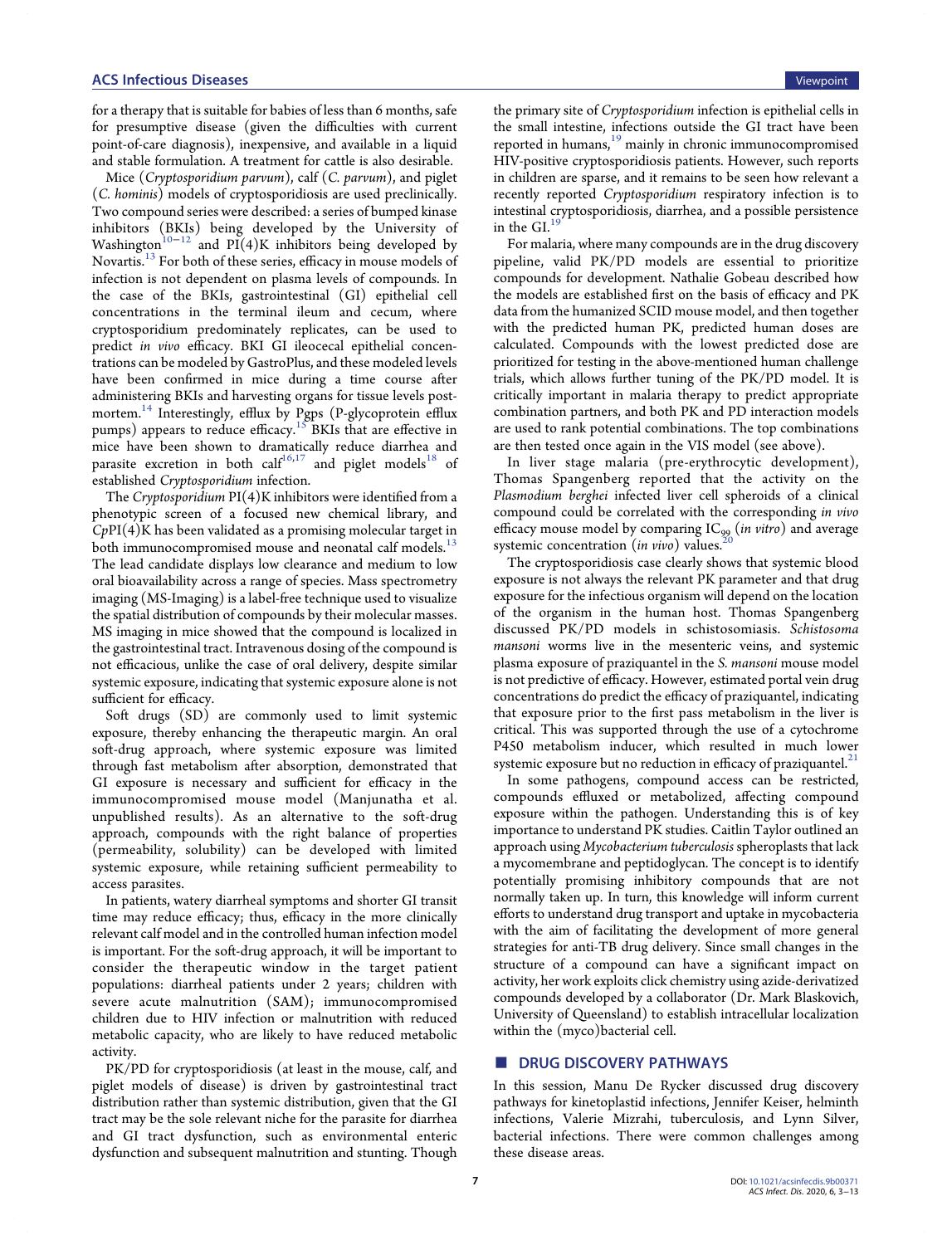For many of these diseases, the preclinical development pathway is poorly understood and in need of further development. It is important to define the assays that are representative of human disease and can be used to triage compounds and guide the chemistry optimization. This is particularly the case where there are no current clinical treatments or the only drugs are reactive or form reactive intermediates. A particular challenge is heterogeneity in infectious organisms. This is very obvious in helminth infections where different developmental stages as larvae and adult worms might occur in infected people. Building in vitro assays that can assess all these stages is challenging, in particular for the adult worms, which typically need to be isolated from animals, severely limiting the throughput of any assays. Usually, more easily accessible stages are used for primary high-throughput screening, with the risk that compound activity will not translate to all disease-relevant stages.<sup>[22](#page-9-0)</sup> Other pathogens, such as Mycobacterium tuberculosis and most protozoan parasites, are also present in multiple different states.

Persister organisms pose another challenge.<sup>[23](#page-9-0)</sup> Persisters are usually defined as forms that are less susceptible to drug action, often due to some form of quiescence. Persister bacteria are well described in TB and divided into class I persisters, a small population that occurs stochastically, and class II persisters, where the microenvironment triggers the persister state in a local population. Recreating class I in vitro may not be possible, but under certain conditions (such as hypoxia or other conditions that induce a state of nonreplication), class II persisters can be obtained and used in phenotypic screens.<sup>[24](#page-9-0)</sup> Recently, persister parasites were also identified in vitro for Trypanosoma cruzi, and the ability to kill these appears to be the best in vitro predictor of in vivo efficacy,  $^{25,26}$  $^{25,26}$  $^{25,26}$  emphasizing the need to dedicate sufficient time and resources to developing appropriate in vitro assays.

Another issue is that, for many infectious organisms, phenotypic hits often target a small set of common targets. For example, for TB, cell wall inhibitors and Qcrb inhibitors are frequently identified, $27$  whereas the ergosterol biosynthetic pathway enzyme CYP51 is a very frequent target in T. cruzi phenotypic screens. To contend with this, secondary assays need to be put in place to quickly identify such hits as compounds with novel modes of action are more desirable. Alternatively, primary screens can be adjusted to avoid finding hits for these promiscuous targets, especially those with a history of failure in clinical trials, such as T. cruzi CYP51.

Another consideration is that in vitro assays can never fully reproduce the in vivo situation and that key differences may exist between animal models and humans. In this respect, the in vivo microenvironment plays a key role and can trigger alternative metabolic states, provide bypass metabolites, or change expression of key targets. As such, a target that is essential for growth in vitro may not be required by all disease-causing stages. This brings us to the long-standing question of target versus phenotypic-based drug discovery approaches. Phenotypic hits have some key advantages, in particular that polypharmacology may drive their activity, potentially resulting in higher efficacy or lower resistance potential. Target-based programs have the key advantage of allowing rational design of inhibitors but may yield compounds with a higher likelihood of resistance, although this risk is attenuated when using such compounds in combinations. There is value in both approaches, and the choice between them will depend on many factors, including resistance generation potential of the infectious organism, the availability of diseaserelevant validated targets, and the availability of appropriate cellbased assays.

Helminth infections are poorly treated and lead to short-term issues such as diarrhea, fatigue, and anemia. The long-term consequences include malabsorption of food and growth and cognitive retardation. Over 250 million people are infected with schistosomiasis. The only drug registered to treat this is praziquantel, and there is concern over resistance and hence a need for a new medicine. The parasite has a complex life cycle, and it is not suitable for high throughput screening. A screening cascade has been established, starting with the schistosomula, which has the highest throughput. Actives are then screened against the juvenile and adult worms, $^{22}$  which are much lower throughput assays. However, there is good interlaboratory confirmation of activity. Several screens have been conducted using the malaria or pathogen box from MMV, for example.<sup>28</sup> In addition, there are several interesting starting points from various sources; e.g., lead compounds investigated several decades ago at Hoffmann La-Roche are currently being studied.<sup>[29](#page-10-0)</sup> There are also a number of species of soil-transmitted helminths (STH) that cause human disease: principally Ascaris lumbricoides, Trichuris trichiura, and hookworms (Necator americanus and Ancylostoma duodenale). It is estimated that 1.5 billion people are infected with one or more STH, and only limited treatment options lacking a broad spectrum of efficacy are available.<sup>[30](#page-10-0)</sup> Similar screening cascades have been developed for these pathogens. As is the case with schistosomes, these are low throughput. Unfortunately, there is very limited drug discovery ongoing against helminths, despite the immense clinical need.

Antibacterial drug discovery is proving very challenging, and the growing problem of antimicrobial resistance (AMR) is well documented. Despite the rise in antimicrobial resistance, the commercial drivers are low and most large pharmaceutical companies have pulled out of antibacterial drug discovery. As in other areas of anti-infectives research, both target-based and phenotypic approaches have been used. Target-based approaches have a poor track record for antibacterial drug discovery, for several reasons. Compounds either are not taken up by bacteria or are effluxed before they can exert their effect. Second, use of a single target has a high resistance potential. The qualifications for a target are as follows:

- It must be essential for survival of the bacterium both in vitro and in vivo.
- It must be possible to achieve selectivity compared to the human homologue, if any.
- It must have a useful antibacterial spectrum of activity.
- The target must be druggable.
- There must be a very low frequency of resistance, and there must not be existing resistant mutants. Ideally, targets should be selected where multiple mutations are required for resistance.

Single target antibacterials will almost certainly need to be combined with other agents as a fixed dose or standard combination. This brings challenges, such as matching PK between the individual agents, and it can be difficult to demonstrate clinical benefit to the regulators. There are limited models for testing resistance development; hollow fiber infection models (HFIM) are useful but lack in vivo factors, while high inoculum animal models are very difficult to achieve. Another approach is to prepare compounds that target more than one enzyme; however, this is very challenging from a design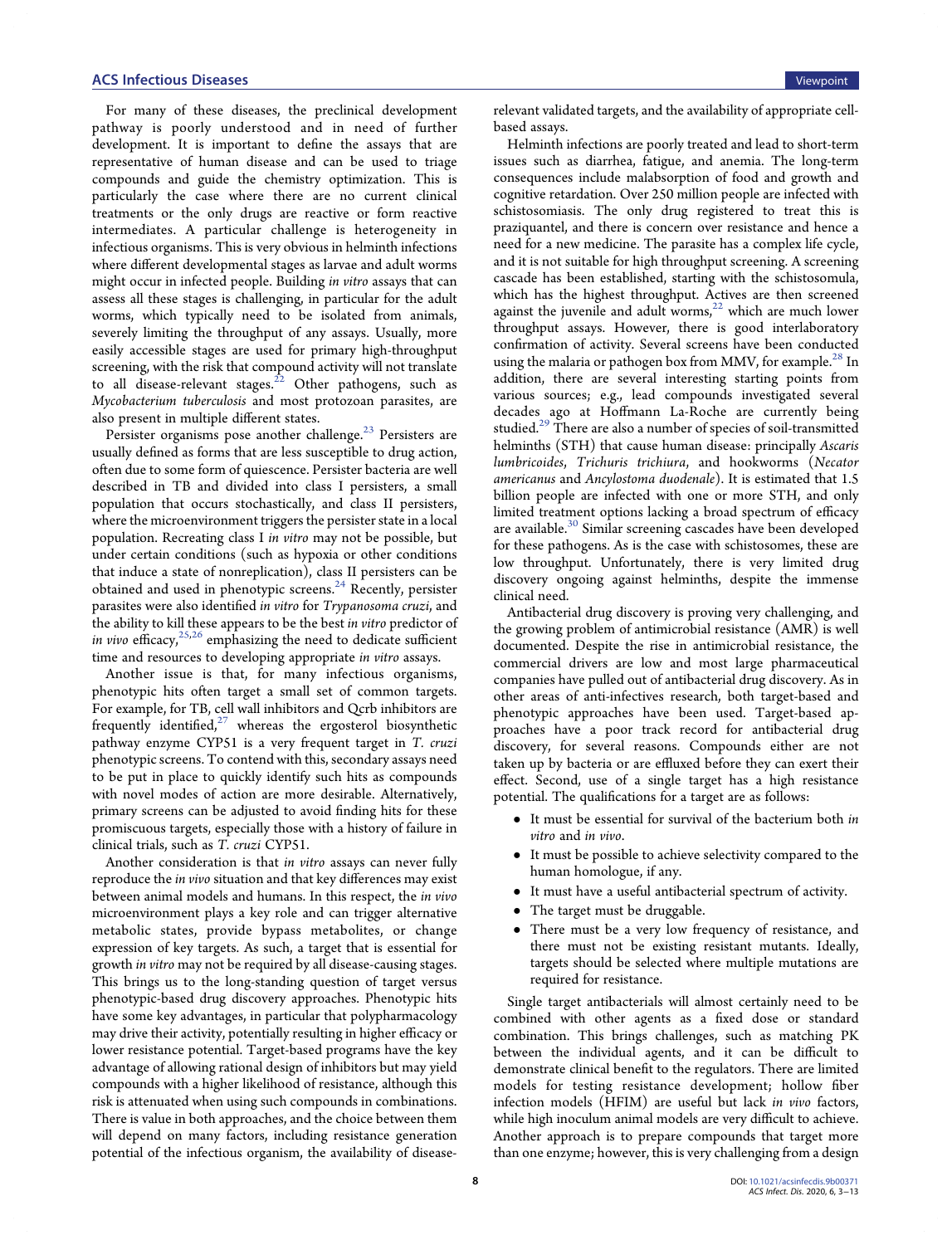# ACS Infectious Diseases **Viewpoint** Viewpoint

perspective and is further complicated by issues such as selectivity compared to human homologues.

Another approach to finding chemical starting points is phenotypic screening. However, this tends to have a low hit rate, probably due to the challenges associated with uptake and efflux. It also appears that chemical libraries screened are not optimal for the chemical space required for compounds active against Gram-negative antibacterials.<sup>31,[32](#page-10-0)</sup>

The entry of compounds into bacteria is potentially complex and not well understood. The cell envelope contains lipopolysaccharides, which are hydrated and repel hydrophobic molecules. Penetration across the cell membrane is more typical of diffusion across lipid bilayers, requiring a degree of lipophilicity, which is contradictory to the properties for passage through the porins. Therefore, diffusion is very limited. In some cases, active transport is found across the plasma membrane. A Trojan horse strategy has also been used, piggybacking onto a molecule for active or facilitated transport. Further efforts should focus on understanding antibacterial drug delivery routes. Compound efflux is another issue, which is poorly understood and affects many compounds that penetrate the bacterial envelope, impacting compound levels within bacteria. Furthermore, there is a potential for metabolism of compounds by bacteria, and this also needs to be investigated.

Other strategies are being investigated, for example, externally exposed bacterial targets. Host driven strategies could be another fruitful area for further development.

TB in particular is a complicated disease, with the bacterium found in multiple states and with different tissue distributions.<sup>33</sup> There is a need for new drugs that can tackle problems such as drug resistance and dramatically shorten the current treatment regimens, which is 6 months, even for drug sensitive TB. There are many similarities with drug discovery for Gram-negative bacterial infections. Target-based approaches are problematic due to challenges associated with getting compounds into bacteria, efflux, and in the case of TB, metabolism of the compounds. As with Gram-negative bacteria (and most infectious diseases), there are very few highly validated drug targets. In contrast to Gram-negative bacteria, phenotypic screening has identified a number of different compound series; however, target deconvolution is complicated.<sup>[34](#page-10-0)</sup>

# ■ NEW START POINTS AND TARGETS

In the case of infectious diseases, there are very few robustly validated drug targets. For many of these diseases, it is also challenging to identify quality chemical starting points. This is exacerbated in some disease areas where millions of compounds have been screened phenotypically, and accessing chemical matter for screening that occupies a differentiated chemical space is becoming increasingly challenging.

Susan Wyllie talked about the work of the Mode of Action (MoA) group in Dundee, who employ multiple orthogonal techniques to determine the molecular targets of compounds that are phenotypically active against kinetoplastid parasites. Targets identified in the course of these studies can be considered as high-value drug targets, since they are associated with a compound known to kill the parasite. Knowledge of the molecular target of phenotypically active compounds can facilitate the drug discovery process:

• It opens up the possibility of target (structure)-based projects against better validated targets, derisking medicinal chemistry optimization of compounds.

- It allows identification of any human homologues that can be used to optimize selectivity.
- It can be used to circumvent pharmacokinetic or toxicological issues using techniques such as scaffold hopping.
- If multiple series work through the same molecular target, it can assist in portfolio management by providing information that allows the series to be prioritized.
- It can be used to deprioritize compound series that work through less attractive mechanisms, allowing resource reassignment.
- It can assist in the rational selection of compounds for combination therapy.

The MoA group uses high-throughput genetics, cellular biology approaches, and proteomics approaches to determine the molecular targets of compounds. Their experience demonstrates that no one technique or methodology is sufficient to determine the mechanism of action of every compound or series; thus the use of multiple, orthogonal, and unbiased approaches is crucial.

Jacquin Niles has been developing new genetic tools for target identification in malaria. Chemical (recombinant) genetics approaches are proving very powerful for drug target deconvolution in Plasmodium falciparum, despite challenges associated with low transfection efficiency and with high genomic AT bias. An engineered translational switch system has been used to toggle gene expression up or down. The system can be used to screen for essentiality and also to assist in target deconvolution for phenotypic screening hits. tRNA synthetase inhibitors provide a proof of concept for a synthetic hypersensitivity approach, and further compounds have been confirmed as on-target with scaling and multiplexing currently underway.

Natural products remain one of the best sources of antiinfective drug leads. They contain an enormous chemical diversity and often exhibit new mechanisms of action.  $^{35,36}\rm{A}$  $^{35,36}\rm{A}$  $^{35,36}\rm{A}$  key challenge is identifying novel natural product scaffolds that are likely to have a therapeutic effect and obtain those in adequate amounts for further development. Jennifer Herrmann discussed how Myxobacteria are a rich source of novel natural products, which have diverse biological activities. $37$  Modern bioinformatic and genomic approaches contribute to finding and modifying these new natural products. The pipeline at Helmholtz Institute for Pharmaceutical Research Saarland includes screening, compound isolation and structure elucidation, mode of action, resistance and biosynthesis studies, scale-up, and targeted modification of interesting candidates. Promising natural compound classes from Myxobacteria include antibacterial Cystobactamids exhibiting broad-spectrum activity against all major multidrug resistant pathogens,<sup>38,[39](#page-10-0)</sup> antifilarial Corallopyronins depleting Wolbachia endosymbionts of nematodes through targeting RNA polymerase, $40,41$  and antimalarial Chlorotonils exhibiting activity against all erythrocytic stages of Plasmodium falciparum including stages responsible for transmission.<sup>42</sup> The application of multidisciplinary methodologies supports and accelerates the preclinical development of natural products in various ways. To name a few examples, resistance genes and related mechanisms can be identified using biosynthetic gene cluster analysis, assisting mode of action studies.[43,44](#page-10-0) Semisynthesis is a good route to diversify and optimize the potency and pharmaceutical properties of molecules. Heterologous expression systems can significantly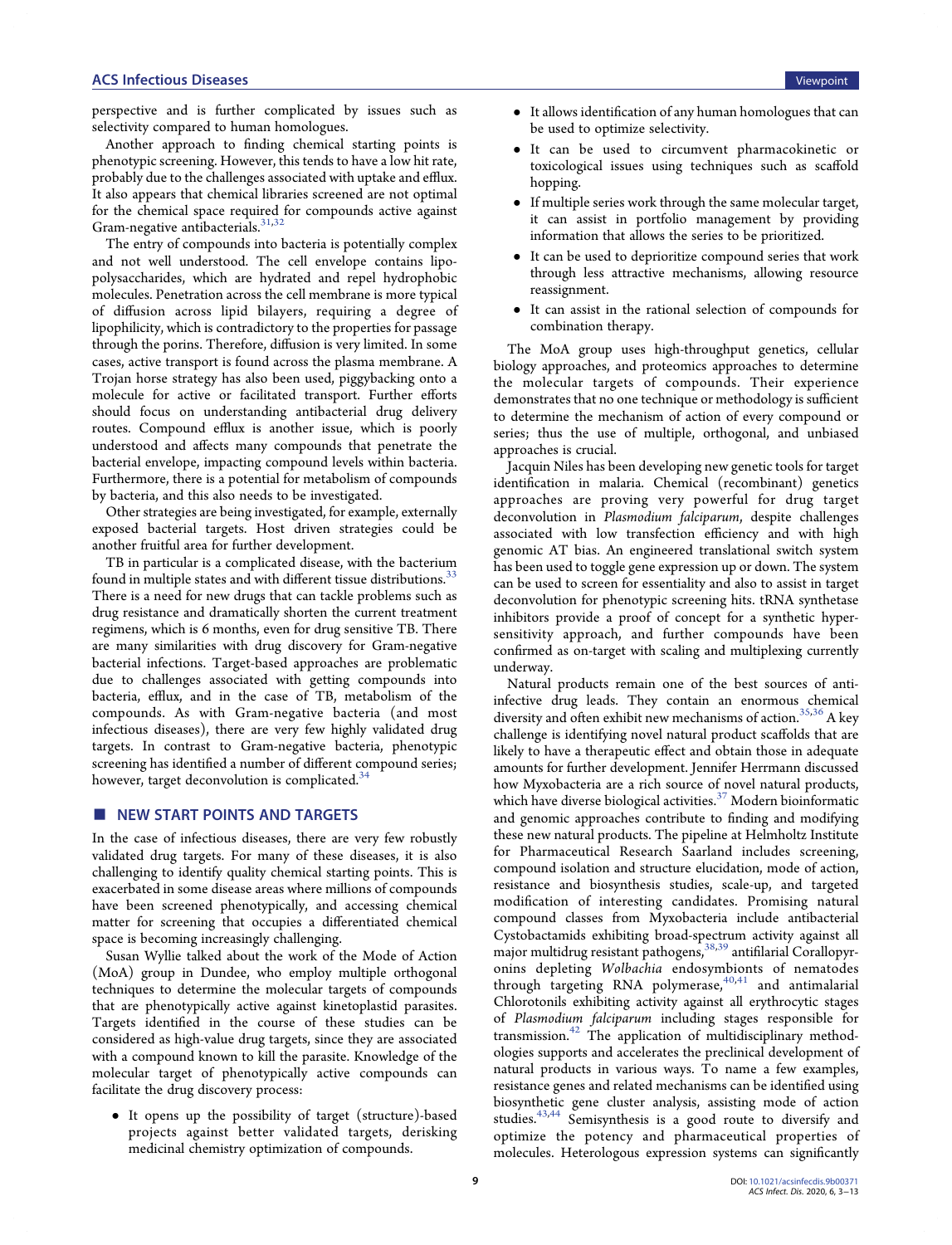# **ACS Infectious Diseases Viewpoint ACS Infectious Diseases**

increase product titers to improve natural product supply for further investigations.<sup>[45](#page-10-0)</sup>

A group at Novartis Institute for Tropical Diseases has been working on a program for human African trypanosomiasis, as outlined by Srinivasa Rao. Their starting point was a phenotypic screen of >2 million compounds, which gave rise to about 1000 hits that targeted multiple trypanosomatids. These were further prioritized through a series of assays. Tractable scaffolds were identified through clustering and identifying clusters with a large variation in potency (∼3 log units). Further triaging used disease relevant assays. These included: cidality assays, looking at the concentration of compound and time to kill; a wash-off assay to predict reversibility; early assessment in animal models of infection; the use of physicochemical properties to optimize brain penetration. They also found that early identification of the mode of action was important to ensure compounds remain "on-target".

Fred Buckner from the University of Washington in Seattle contrasted target-based and phenotypic approaches. Analysis from Swinney and Anthony<sup>[46](#page-10-0)</sup> indicates that the majority of first in class new medicines are discovered through a phenotypic approach, while the follow-on compounds are more often discovered through target-based programs. Starting with the Target Product Profile is key; in the case of human African trypanosomiasis (HAT), this includes blood brain penetration. They triaged compounds from a screen of >700 000 compounds against the bloodstream-form of T. brucei. Triaging included the rule-of-five, as well as avoiding singletons. Exemplars from the scaffolds identified were investigated for CNS penetration, leaving nine series. Following hit expansion, three series were further progressed. Compound series were terminated due to flat SAR, pharmacokinetic issues, and static rather than cidal mechanisms of action. This was contrasted with a program targeting methionyl tRNA synthetase that had the distinct advantage of being structurally enabled, facilitating preparation of highly potent and selective compounds. A major challenge is the CNS penetration.

A presentation from Richard Amewu at the University of Ghana highlighted the issues of coinfections that are often found in patients, a particular issue in malaria/TB. He discussed approaches for the design of compounds that target both pathogens.

An analysis of current drugs, by Paul Leeson, revealed some important information about what constitutes a good drug molecule.<sup>[47](#page-10-0)</sup> Over the last 70 years, the average molecular weight of oral drugs has been increasing. This is in contrast to the clogP, which has remained reasonably constant  $(\sim 2.5)$ , although it has risen slightly over the past few years, possibly due to the development of inhibitors of protein−protein interactions. It is also instructive to see how the properties of molecules change as the dose in increased. $48$  It is generally reported that metabolism and toxicity problems are likely to increase as the MW increases above 400 Da and the clogP above 4. Therefore, it is important to see how safety margins are maintained as the dose increases. With smaller doses (<300 mg), clogP is about 3.0; average MW is about 360 Da, and about 50% of compounds are basic, while 35% are neutral and 10% are acidic. However, for high dose compounds (>1000 mg), the average clogP is ∼1; the MW is about 250 Da, and 45% of compounds are neutral, while 31% are acidic and 16% are basic.

Optimum physicochemical properties vary from target to target, due to differences in the size of the binding site, the interactions available, and also access to the target in phenotypic

and pathogen screens. There is also a "practice" effect, since there are large differences between companies, when comparing the properties of compounds that are acting on the same target. This may be due to the culture within the company and how hits are selected and optimized.<sup>[49](#page-10-0)</sup>

For oral drugs, the ligand efficiency (LE) and lipophilic ligand efficiency (LLE) values show wide variability. However, it is important to note that the LE and LLE values tend to be greater for drugs than the mean value of published inhibitors for the target. $50,51$  $50,51$  $50,51$  This is true even for drugs and candidate drugs discovered using phenotypic screens such as antimalarials and for those in the "beyond rule-of-five" space. In general, where there is a low dose of compounds, the improvement of LE and LLE over the target mean is even higher.

John Overington discussed a number of issues around drug discovery that have been analyzed using a chemoinformatic approach. It is important to understand the molecular targets of drugs and compounds in the pipeline. Looking at antibacterial drug discovery, there are still relatively few different mechanisms targeted.<sup>[52](#page-10-0)</sup> While some drugs target enzymes that are present in the bacteria but absent in the human host, actually, it is possible to obtain very good levels of selectivity between bacterial enzymes and their human orthologues, and we need to be careful not to discard potentially good targets just because there is a human orthologue. While overall the physicochemical properties of antibacterial compounds are different from those of human drugs, there is also an influence of the target; so, drugs that target the ribosome often have very different physicochemical properties from those that target a typical cytoplasmic enzyme.<sup>5</sup>

There are a number of different approaches that can be used for developing drug combinations. From the target perspective, there can be two different active sites on the same target, two different enzymes in the same pathway, or two enzymes in different pathways. From the compound perspective, there can be single drugs targeting single targets; single drugs targeting multiple targets; multiple drugs targeting the same target; multiple drugs targeting multiple targets.

There are a number of ways that "combinations" can be used to tackle resistance of a particular target. For example, in switched sequential therapy, there is a change to a drug that is active against the mutant protein. In "blended therapy", drugs that are competitive for the same active site but are active against different mutants are dosed simultaneously.

Finally by mining data from different types of assays (biochemical, cell-based, functional, animal models, DMPK, and human clinical data), we should be able to improve the decision making process for when to progress a compound to further assays and what are the appropriate assays.

#### ■ SUMMARY

Many common themes ran through the presentations. In short, infectious diseases represent a huge unmet medical need, which has a much more significant effect in Low and Middle Income Countries. There is a need for new medicines, and the current investment is insufficient. Furthermore, many of the patients are malnourished and many have multiple diseases, for example, TB and HIV coinfection. Many are also children. This complicates the clinical development and clinical trials and places a high bar on safety and efficacy.

There is a need for smarter clinical trials to give an earlier read out of likely efficacy, ideally before being taken to some quite challenging environments currently used for clinical trials.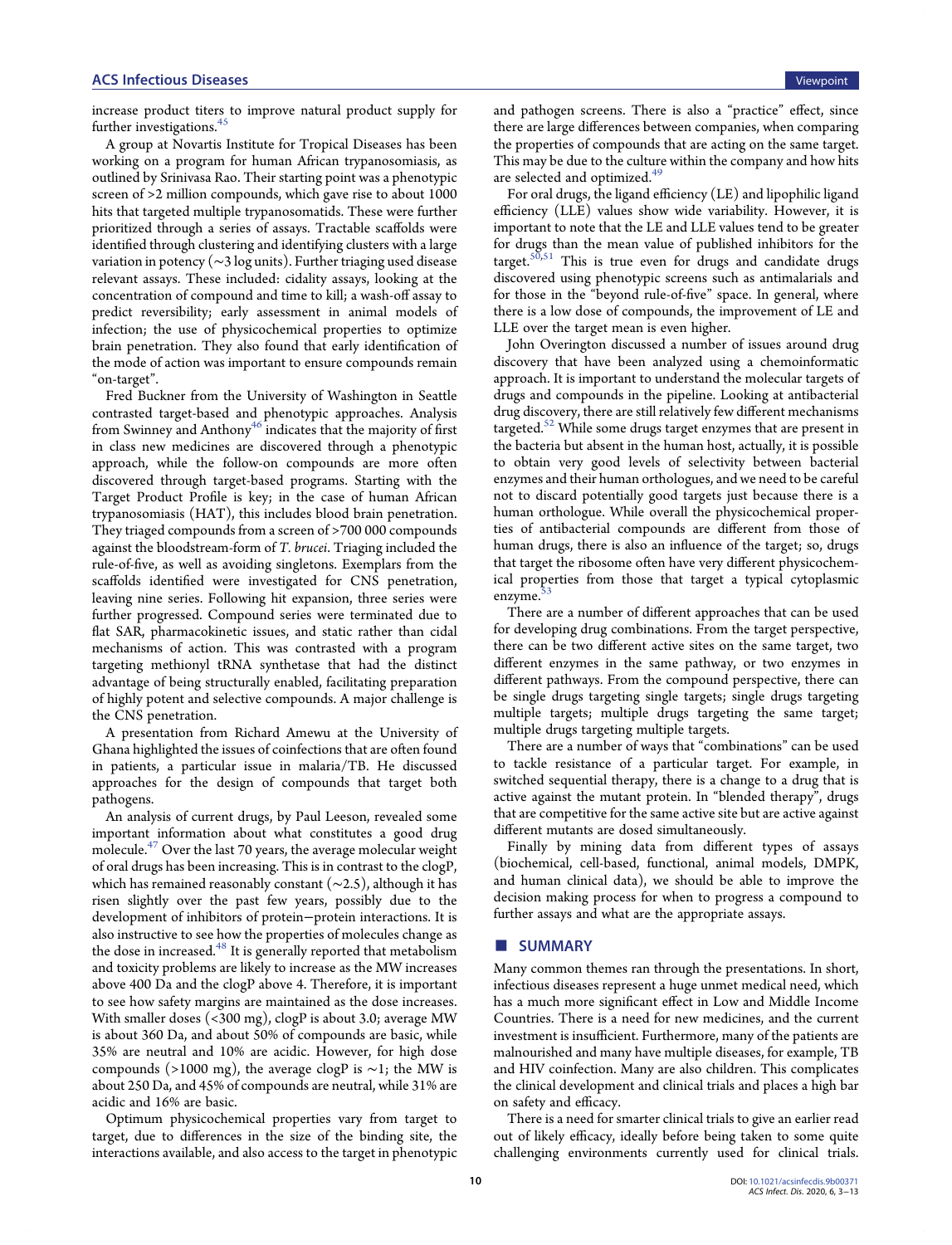#### <span id="page-8-0"></span>ACS Infectious Diseases Viewpoint

Approaches include using imaging technologies and human challenge models. There is also a need for biomarkers to assist in clinical trials for diseases such as Chagas' disease. Patient recruitment is not to be underestimated, for example, in the case of bacterial infections. In many cases, the majority of the patients are infants and children, and this needs to be factored into the clinical development of compounds.

Combination therapy is already standard in many disease areas, and in other areas, it is likely to become more important. Combination therapy can have multiple facets: improvement of efficacy, for example, to achieve a single dose cure; broadening the spectrum of efficacy as for the soil transmitted helminths; reducing the risk of resistance; dealing with pathogens with widespread tissue distribution and population heterogeneity. The selection of combination partners is very challenging. Ideally, this requires matched PK and that there are no clinically significant adverse drug−drug interactions. It is also important to make sure that the modes of action of the individual compounds are compatible (for example, not significantly antagonistic and, where there is population heterogeneity, that modes of action cover all forms of the pathogen).

Understanding the PK/PD is critical and can help to understand what is required for a drug. Therefore, the establishment of animal models of infection that are relevant to human disease is very important. Knowledge of where the pathogens are located within the body determines the required distribution of the compound. Various imaging technologies, including mass spectroscopy imaging, are under development, which can address these issues.

For many of these diseases, drug discovery pathways have not been established. Therefore, the determination of disease relevant assays and screening cascades is critical. It is important to develop assays to understand issues such as the susceptibility of persisters or slow growing pathogens to compounds and compound uptake and efflux from pathogens. The speed of kill of the pathogens is also an important factor in many cases. The development of resistance is also a major problem. It is not always clear what is the correlation between the development of resistance in the laboratory setting and that in the clinic and also the fitness cost of individual resistance mechanisms.

Recently, a lot of work has gone into determining drug mode of action, particularly for antikinetoplastid compounds and drugs, and this is having a major impact on decision making and prioritization in the drug discovery process. Attention also needs to be placed on understanding the physicochemical properties of the compounds that are drugs from the outset.

Clearly, there are a lot of common challenges in drug discovery for the diseases covered in this conference, and a better understanding and know-how in certain diseases (e.g., combination treatment in TB and malaria, mode of action studies in kinetoplastids, and persisters in TB and malaria) are invaluable to help build development paths for other, less well understood diseases. Thus, this conference clearly demonstrated the value of looking across disease areas to find parallels, new approaches, and new opportunities.

#### ■ AUTHOR INFORMATION

#### Corresponding Author

\*E-mail: [i.h.gilbert@dundee.ac.uk](mailto:i.h.gilbert@dundee.ac.uk). Tel +44 1382 386 240.

## ORCID<sup>®</sup>

Manu De Rycker: [0000-0002-3171-3519](http://orcid.org/0000-0002-3171-3519)

Frederick S. Buckner: [0000-0001-7796-6477](http://orcid.org/0000-0001-7796-6477)

Jennifer Keiser: [0000-0003-0290-3521](http://orcid.org/0000-0003-0290-3521) Paul D. Leeson: [0000-0003-0212-3437](http://orcid.org/0000-0003-0212-3437) Ujjini H. Manjunatha: [0000-0002-7461-9303](http://orcid.org/0000-0002-7461-9303) Timothy J. Miles: [0000-0001-7407-7404](http://orcid.org/0000-0001-7407-7404) Valerie Mizrahi: [0000-0003-4824-9115](http://orcid.org/0000-0003-4824-9115) John P. Overington: [0000-0002-5859-1064](http://orcid.org/0000-0002-5859-1064) Kevin D. Read: [0000-0002-8536-0130](http://orcid.org/0000-0002-8536-0130) Thomas Spangenberg: [0000-0002-5654-8919](http://orcid.org/0000-0002-5654-8919) Susan Wyllie: [0000-0001-8810-5605](http://orcid.org/0000-0001-8810-5605) Paul G. Wyatt: [0000-0002-0397-245X](http://orcid.org/0000-0002-0397-245X) Ian H. Gilbert: [0000-0002-5238-1314](http://orcid.org/0000-0002-5238-1314)

#### **Notes**

The authors declare the following competing financial interest(s): M.J.L.-M. and T.J.M. are employees of GlaxoSmithKline. U.H.M. is an employee of Novartis Institutes for BioMedical Research and a shareholder in Novartis. J.P. is an employee of ViiV Healthcare and a shareholder in GlaxoSmithKline. T.S. is an employee of Ares Trading SA, an affiliate of Merck KGaA, Darmstadt, Germany. S.P.S.R. is an employee of Novartis Institutes for BioMedical Research. W.V.V. is part owner of ParaTheraTech LLC., a company that is developing bumped-kinase inhibitors for use in animal health.

#### ■ ACKNOWLEDGMENTS

The conference was in part supported by a Wellcome Trust Centre Award  $203134/Z/16/Z$ . We would also like to acknowledge the following for providing travel bursaries to allow scientists from Low and Middle Income Countries to attend the meeting: the Bill & Melinda Gates Foundation (OPP1199837); Medicines for Malaria Venture; Novartis Institutes for Biomedical Research (NIBR); Drug for Neglected Diseases initiative. We would also like to acknowledge Dr. Catharine Goddard and Diane Purves for their huge efforts in organizing the conference and the help from the Administration Team of the Division of Biological Chemistry and Drug Discovery during the conference.

#### ■ REFERENCES

(1) De Rycker, M., Baragana, B., Duce, S. L., and Gilbert, I. H. (2018) Challenges and recent progress in drug discovery for tropical diseases. Nature 559, 498−506.

(2) Manjunatha, U. H., and Smith, P. W. (2015) Perspective: Challenges and opportunities in TB drug discovery from phenotypic screening. Bioorg. Med. Chem. 23, 5087−5097.

(3) Sant'Anna, M. R., Diaz-Albiter, H., Aguiar-Martins, K., Al Salem, W. S., Cavalcante, R. R., Dillon, V. M., Bates, P. A., Genta, F. A., and Dillon, R. J. (2014) Colonisation resistance in the sand fly gut: Leishmania protects Lutzomyia longipalpis from bacterial infection. Parasites Vectors 7, 329.

(4) Molina, I., Gomez i Prat, J., Salvador, F., Trevino, B., Sulleiro, E., Serre, N., Pou, D., Roure, S., Cabezos, J., Valerio, L., Blanco-Grau, A., Sanchez-Montalva, A., Vidal, X., and Pahissa, A. (2014) Randomized trial of posaconazole and benznidazole for chronic Chagas' disease. N. Engl. J. Med. 370, 1899−1908.

(5) Torrico, F., Gascon, J., Ortiz, L., Alonso-Vega, C., Pinazo, M. J., Schijman, A., Almeida, I. C., Alves, F., Strub-Wourgaft, N., Ribeiro, I., et al. (2018) Treatment of adult chronic indeterminate Chagas disease with benznidazole and three E1224 dosing regimens: a proof-ofconcept, randomised, placebo-controlled trial. Lancet Infect. Dis. 18, 419−430.

(6) Cokol, M., Kuru, N., Bicak, E., Larkins-Ford, J., and Aldridge, B. B. (2017) Efficient measurement and factorization of high-order drug interactions in Mycobacterium tuberculosis. Sci. Adv. 3, No. e1701881.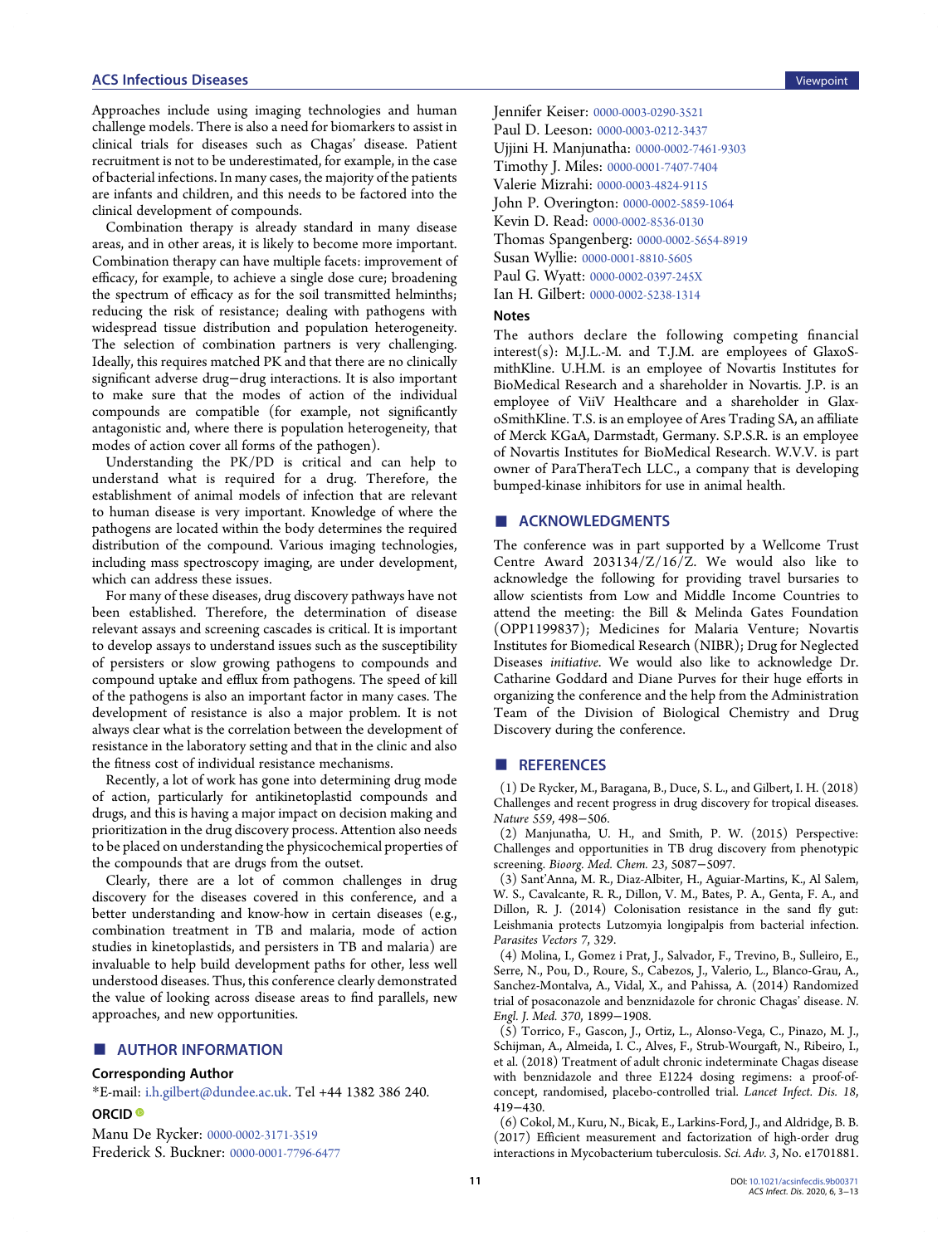<span id="page-9-0"></span>(7) Moshynets, O. V., and Spiers, A. J. (2016) Viewing biofilms within the larger context of bacterial aggregations. In Biofilms, pp 3−22, InTech Press.

(8) Kotloff, K. L., Nataro, J. P., Blackwelder, W. C., Nasrin, D., Farag, T. H., Panchalingam, S., Wu, Y., Sow, S. O., Sur, D., Breiman, R. F., Faruque, A. S. G., Zaidi, A. K. M., Saha, D., Alonso, P. L., Tamboura, B., Sanogo, D., Onwuchekwa, U., Manna, B., Ramamurthy, T., Kanungo, S., Ochieng, J. B., Omore, R., Oundo, J. O., Hossain, A., Das, S. K., Ahmed, S., Qureshi, S., Quadri, F., Adegbola, R. A., Antonio, M., Hossain, M. J., Akinsola, A., Mandomando, I., Nhampossa, T., Acácio, S., Biswas, K., O'Reilly, C. E., Mintz, E. D., Berkeley, L. Y., Muhsen, K., Sommerfelt, H., Robins-Browne, R. M., and Levine, M. M. (2013) Burden and aetiology of diarrhoeal disease in infants and young children in developing countries (the Global Enteric Multicenter Study, GEMS): a prospective, case-control study. Lancet 382, 209−222.

(9) Acosta, A. M., Chavez, C. B., Flores, J. T., Olotegui, M. P., Pinedo, S. R., Trigoso, D. R., Vasquez, A. O., Ahmed, I., Alam, D., Ali, A., Bhutta, Z. A., Qureshi, S., Shakoor, S., Soofi, S., Turab, A., Yousafzai, A. K., Zaidi, A. K. M., Bodhidatta, L., Mason, C. J., Babji, S., Bose, A., John, S., Kang, G., Kurien, B., Muliyil, J., Raghava, M. V., Ramachandran, A., Rose, A., Pan, W., Ambikapathi, R., Carreon, D., Charu, V., Dabo, L., Doan, V., Graham, J., Hoest, C., Knobler, S., Lang, D., McCormick, B., McGrath, M., Miller, M., Mohale, A., Nayyar, G., Psaki, S., Rasmussen, Z., Richard, S., Seidman, J., Wang, V., Blank, R., Gottlieb, M., Tountas, K., Amour, C., Mduma, E., Ahmed, T., Ahmed, A. M. S., Dinesh, M., Tofail, F., Haque, R., Hossain, I., Islam, M., Mahfuz, M., Chandyo, R. K., Shrestha, P. S., Shrestha, R., Ulak, M., Black, R., Caulfield, L., Checkley, W., Chen, P., Kosek, M., Lee, G., Yori, P. P., Murray-Kolb, L., Schaefer, B., Pendergast, L., Abreu, C., Binda, A., Costa, H., Di Moura, A., Filho, J. Q., Leite, A., Lima, A., Lima, N., Lima, I., Maciel, B., Moraes, M., Mota, F., Oria, R., Quetz, J., Soares, A., Svensen, E., Tor, S., Patil, C., Bessong, P., Mahopo, C., Mapula, A., Nesamvuni, C., Nyathi, E., Samie, A., Barrett, L., Gratz, J., Guerrant, R., Houpt, E., Olmsted, L., Petri, W., Platts-Mills, J., Scharf, R., Shrestha, B., and Shrestha, S. K. (2014) The MAL-ED study: a multinational and multidisciplinary approach to understand the relationship between enteric pathogens, malnutrition, gut physiology, physical growth, cognitive development, and immune responses in infants and children up to 2 years of age in resource-poor environments. Clin. Infect. Dis. 59 (Suppl 4), S193−S206.

(10) Van Voorhis, W. C., Doggett, J. S., Parsons, M., Hulverson, M. A., Choi, R., Arnold, S. L. M., Riggs, M. W., Hemphill, A., Howe, D. K., Mealey, R. H., Lau, A. O. T., Merritt, E. A., Maly, D. J., Fan, E., and Ojo, K. K. (2017) Extended-spectrum antiprotozoal bumped kinase inhibitors: A review. Exp. Parasitol. 180, 71−83.

(11) Hulverson, M. A., Choi, R., Arnold, S. L. M., Schaefer, D. A., Hemphill, A., McCloskey, M. C., Betzer, D. P., Muller, J., Vidadala, R. S. R., Whitman, G. R., Rivas, K. L., Barrett, L. K., Hackman, R. C., Love, M. S., McNamara, C. W., Shaughnessy, T. K., Kondratiuk, A., Kurnick, M., Banfor, P. N., Lynch, J. J., Freiberg, G. M., Kempf, D. J., Maly, D. J., Riggs, M. W., Ojo, K. K., and Van Voorhis, W. C. (2017) Advances in bumped kinase inhibitors for human and animal therapy for cryptosporidiosis. Int. J. Parasitol. 47, 753−763.

(12) Huang, W., Hulverson, M. A., Choi, R., Arnold, S. L. M., Zhang, Z., McCloskey, M. C., Whitman, G. R., Hackman, R. C., Rivas, K. L., Barrett, L. K., Ojo, K. K., Van Voorhis, W. C., and Fan, E. (2019) Development of 5-Aminopyrazole-4-carboxamide-based Bumped-Kinase Inhibitors for Cryptosporidiosis Therapy. J. Med. Chem. 62, 3135−3146.

(13) Manjunatha, U. H., Vinayak, S., Zambriski, J. A., Chao, A. T., Sy, T., Noble, C. G., Bonamy, G. M. C., Kondreddi, R. R., Zou, B., Gedeck, P., Brooks, C. F., Herbert, G. T., Sateriale, A., Tandel, J., Noh, S., Lakshminarayana, S. B., Lim, S. H., Goodman, L. B., Bodenreider, C., Feng, G., Zhang, L., Blasco, F., Wagner, J., Leong, F. J., Striepen, B., and Diagana, T. T. (2017) A Cryptosporidium PI(4)K inhibitor is a drug candidate for cryptosporidiosis. Nature 546, 376−380.

(14) Arnold, S. L. M., Choi, R., Hulverson, M. A., Schaefer, D. A., Vinayak, S., Vidadala, R. S. R., McCloskey, M. C., Whitman, G. R., Huang, W., Barrett, L. K., Ojo, K. K., Fan, E., Maly, D. J., Riggs, M. W., Striepen, B., and Van Voorhis, W. C. (2017) Necessity of Bumped Kinase Inhibitor Gastrointestinal Exposure in Treating Cryptosporidium Infection. J. Infect. Dis. 216, 55−63.

(15) Arnold, S. L. M., Choi, R., Hulverson, M. A., Whitman, G. R., McCloskey, M. C., Dorr, C. S., Vidadala, R. S. R., Khatod, M., Morada, M., Barrett, L. K., Maly, D. J., Yarlett, N., and Van Voorhis, W. C. (2019) P-glycoprotein mediated efflux reduces the in vivo efficacy of a therapeutic targeting the gastrointestinal parasite Cryptosporidium. J. Infect. Dis. 220, 1188.

(16) Schaefer, D. A., Betzer, D. P., Smith, K. D., Millman, Z. G., Michalski, H. C., Menchaca, S. E., Zambriski, J. A., Ojo, K. K., Hulverson, M. A., Arnold, S. L., Rivas, K. L., Vidadala, R. S., Huang, W., Barrett, L. K., Maly, D. J., Fan, E., Van Voorhis, W. C., and Riggs, M. W. (2016) Novel Bumped Kinase Inhibitors Are Safe and Effective Therapeutics in the Calf Clinical Model for Cryptosporidiosis. J. Infect. Dis. 214, 1856-1864.

(17) Hulverson, M. A., Vinayak, S., Choi, R., Schaefer, D. A., Castellanos-Gonzalez, A., Vidadala, R. S. R., Brooks, C. F., Herbert, G. T., Betzer, D. P., Whitman, G. R., Sparks, H. N., Arnold, S. L. M., Rivas, K. L., Barrett, L. K., White, A. C., Jr., Maly, D. J., Riggs, M. W., Striepen, B., Van Voorhis, W. C., and Ojo, K. K. (2017) Bumped-Kinase Inhibitors for Cryptosporidiosis Therapy. J. Infect. Dis. 215, 1275− 1284.

(18) Lee, S., Ginese, M., Beamer, G., Danz, H. R., Girouard, D. J., Chapman-Bonofiglio, S. P., Lee, M., Hulverson, M. A., Choi, R., Whitman, G. R., Ojo, K. K., Arnold, S. L. M., Van Voorhis, W. C., and Tzipori, S. (2018) Therapeutic Efficacy of Bumped Kinase Inhibitor 1369 in a Pig Model of Acute Diarrhea Caused by Cryptosporidium hominis. Antimicrob. Agents Chemother. 62, e00147-18.

(19) Mor, S. M., Ascolillo, L. R., Nakato, R., Ndeezi, G., Tumwine, J. K., Okwera, A., Sponseller, J. K., Tzipori, S., and Griffiths, J. K. (2018) Expectoration of Cryptosporidium Parasites in Sputum of Human Immunodeficiency Virus-Positive and -Negative Adults. Am. J. Trop. Med. Hyg. 98, 1086−1090.

(20) Arez, F., Rebelo, S., Fontinha, D., Simao, D., Martins, T., ̃ Machado, M., Fischli, C., Oeuvray, C., Badolo, L., Carrondo, M., Rottmann, M., Spangenberg, T., Brito, C., Greco, B., Prudêncio, M., and Alves, P. M. (2019) Flexible 3D cell-based platforms for the discovery and profiling of novel drugs targeting Plasmodium hepatic infection. ACS Infect. Dis., in press, [DOI: 10.1021/acsinfecdis.9b00144](http://dx.doi.org/10.1021/acsinfecdis.9b00144)

(21) Abla, N., Keiser, J., Vargas, M., Reimers, N., Haas, H., and Spangenberg, T. (2017) Evaluation of the pharmacokinetic-pharmacodynamic relationship of praziquantel in the Schistosoma mansoni mouse model. PLoS Neglected Trop. Dis. 11, No. e0005942.

(22) Lombardo, F. C., Pasche, V., Panic, G., Endriss, Y., and Keiser, J. (2019) Life cycle maintenance and drug-sensitivity assays for early drug discovery in Schistosoma mansoni. Nat. Protoc. 14, 461−481.

(23) Balaban, N. Q., Helaine, S., Lewis, K., Ackermann, M., Aldridge, B., Andersson, D. I., Brynildsen, M. P., Bumann, D., Camilli, A., Collins, J. J., Dehio, C., Fortune, S., Ghigo, J. M., Hardt, W. D., Harms, A., Heinemann, M., Hung, D. T., Jenal, U., Levin, B. R., Michiels, J., Storz, G., Tan, M. W., Tenson, T., Van Melderen, L., and Zinkernagel, A. (2019) Definitions and guidelines for research on antibiotic persistence. Nat. Rev. Microbiol. 17, 441−448.

(24) Gold, B., and Nathan, C. (2017) Targeting Phenotypically Tolerant Mycobacterium tuberculosis. Microbiol. Spectrum 5, TBTB2- 0031-2016.

(25) Sanchez-Valdez, F. J., Padilla, A., Wang, W., Orr, D., and Tarleton, R. L. (2018) Spontaneous dormancy protects Trypanosoma cruzi during extended drug exposure. eLife 7, No. e34039.

(26) MacLean, L. M., Thomas, J., Lewis, M. D., Cotillo, I., Gray, D. W., and De Rycker, M. (2018) Development of Trypanosoma cruzi in vitro assays to identify compounds suitable for progression in Chagas' disease drug discovery. PLoS Neglected Trop. Dis. 12, No. e0006612.

(27) Goldman, R. C. (2013) Why are membrane targets discovered by phenotypic screens and genome sequencing in Mycobacterium tuberculosis? Tuberculosis (Oxford, U. K.) 93, 569−88.

(28) Pasche, V., Laleu, B., and Keiser, J. (2019) Early Antischistosomal Leads Identified from in Vitro and in Vivo Screening of the